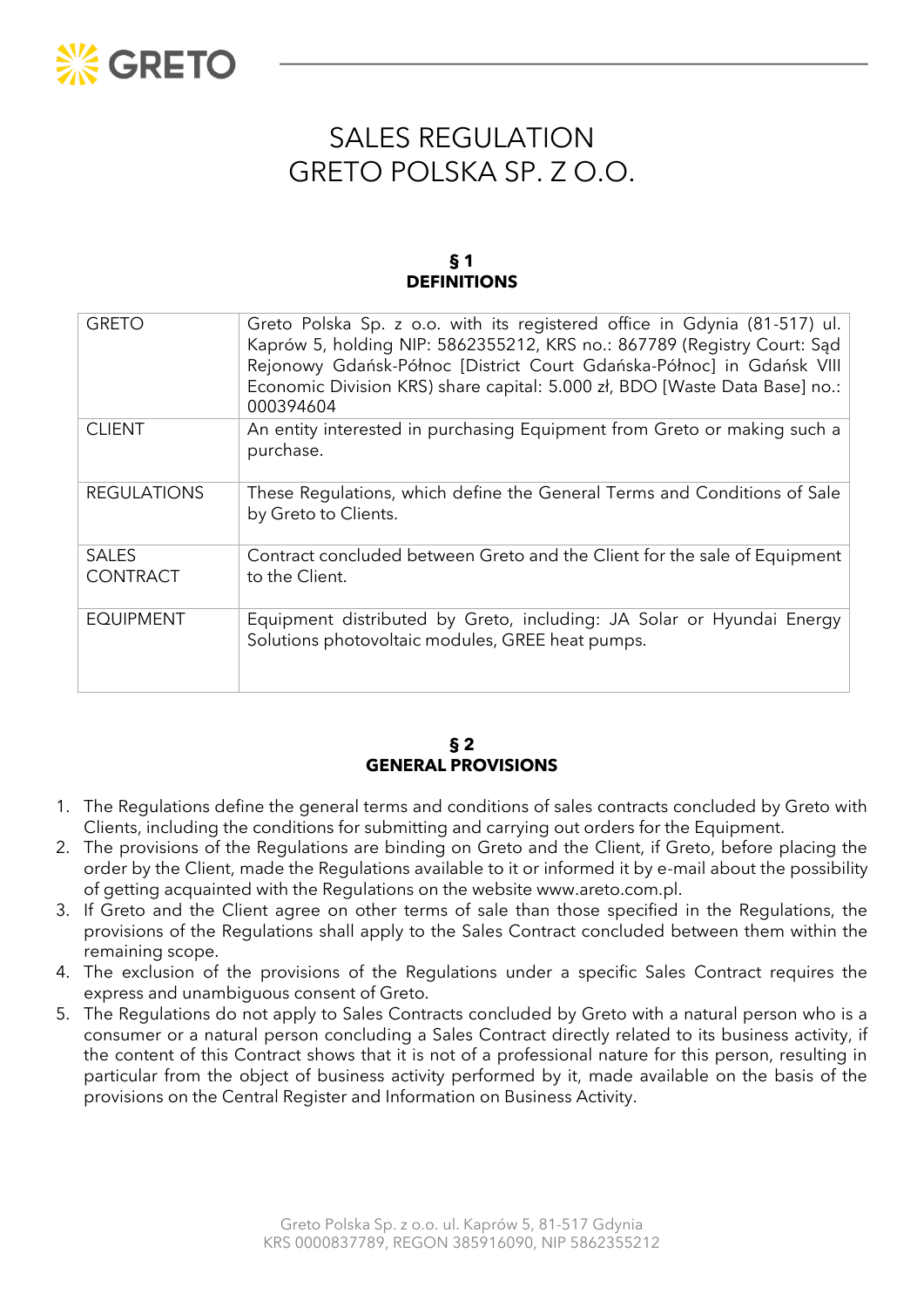

### **§ 3 CONCLUSION OF CONTRACTS**

- 1. Conclusion of a Sales Contract occurs upon confirmation by Greto that it accepts the order placed by the Client.
- 2. Greto confirms the acceptance of the order, refuses to accept it or specifies additional conditions within 24 hours from the date of its submission (Monday through Friday, excluding public holidays). The ineffective expiry of this period is tantamount to the failure to accept the given order.
- 3. Orders may be placed by the Client in writing, by e-mail or by phone, in particular they may be sent to the following address: biuro@greto.com.pl.
- 4. Confirmation of the order is made by Greto by e-mail to the e-mail address provided by the Client or from which the order was placed.
- 5. Before placing an order, Greto informs the Client about the availability of Equipment specified by the Client, current prices of the Equipment / price lists, payment terms and possible delivery dates. Orders placed by the Client must comply with the above-mentioned information received from Greto.
- 6. Proposals, catalogues, offers magazines and other such information presented by Greto to the Client before placing the order do not constitute an offer within the meaning of the Civil Code, subject to § 4 sec. 2-3.
- 7. If the order is not placed by the Client personally or by persons authorized to represent the Client in accordance with the data specified in the register in which the Client is entered, Greto reserves the right to request confirmation of the order by a person authorized to represent the Client and withhold the decision on accepting the order or executing the order until such confirmation has been received.

# **§ 4 PRICES**

- 1. The prices of the Equipment calculated by Greto are net prices, they do not include taxes, duties and costs related to the transport of the Equipment to the Client, excluding in particular the costs of transport, packaging, palletizing, preparation for shipment, and insurance. Prices include BDO fees.
- 2. The prices of the Equipment presented by Greto to the Client before placing the order are valid for 3 days from the date they are presented to the Client by Greto by e-mail or by phone. If the Client places an order after the expiry of the above-mentioned period of 3 days, Greto is not obliged to process the order for the price that has expired, and may present the Client with a new price that will apply for the next 3 days. In such a case, the order will be processed only if the Client accepts the new price within 3 days from Greto's presentation of the new price.
- 3. Greto is entitled to change the price within 3 days of presenting the price to the Client, if the information about the price change reaches the Client before placing the order.

# **§ 5 SETTLEMENTS**

- 1. If the Parties do not agree on a different method of payment of the price, the condition for delivering the Equipment covered by the order to the Client is the prior payment of 100% of the price of these Equipment and transport costs, not later than within 1 day from the date of confirmation of the order by Greto. In the event of failure to make such a prepayment, Greto is entitled to withdraw from the sales contract without prior appointing an additional date for the Client.
- 2. In the event of the Client's delay in the payment of any due amounts due to Greto (for current or previous orders), Greto is entitled to suspend the execution of the order for the Client until payment.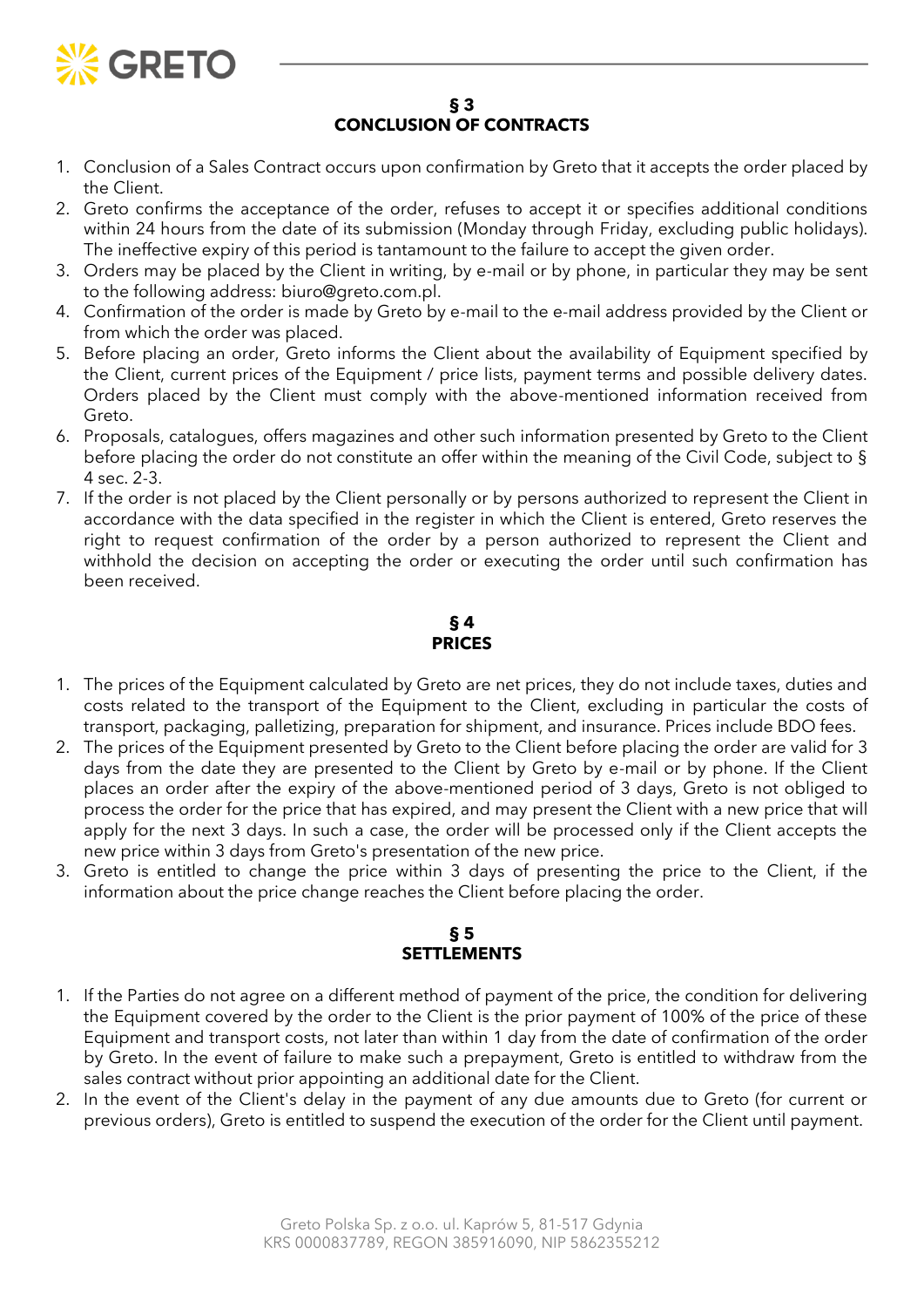

### **§ 6 DELIVERY OF THE EQUIPMENT**

- 1. The date of performance of the Sales Contract by Greto is the day on which the Equipment being the object of the Sales Contract are ready for collection from the Greto warehouse (located at ul. Kontenerowa 21, 80-601 Gdańsk).
- 2. The Client may pick up the purchased Equipment from Greto's warehouse on its own or order Greto to organize their transport to the indicated address.
- 3. If the Client orders Greto to organize the transport of the Equipment, the transport will be carried out at the Client's expense by the carrier selected by Greto.
- 4. The risk related to transport is borne by the Client, regardless of whether the transport is organized by Greto or carried out on its own by the Client.
- 5. Changing the delivery address after placing the order requires Greto's consent and may involve additional transport costs.
- 6. Transport costs are determined by Greto individually for each order. Transport costs can be determined after placing the order by the Client.
- 7. Greto will inform the Client about the planned date of receipt or delivery of the Equipment by the carrier.
- 8. The date of receipt or delivery of the Equipment by the carrier specified by Greto is an estimated date, based on the assumption that the Equipment will be collected on the date specified in the transport order submitted by Greto, and the delivery will take place within 2 days from the date of receipt of the Equipment from Greto's warehouse.
- 9. If the Client fails to collect the Equipment from Greto's warehouse within the agreed time, Greto is entitled to withdraw from the Sales Contract without prior appointing the Client an additional date for collecting the Equipment or to charge the Client with the costs of storing the Equipment in the warehouse.
- 10. If the Client fails to collect the Equipment from the carrier, Greto is entitled to charge the Client with the costs incurred in connection with the return of the Equipment to Greto's warehouse. In such a case, Greto is also entitled to withdraw from the Sales Contract without prior appointing an additional date for the Client to collect the Equipment. The costs of any possible re-shipment of the Equipment to the Client shall be borne by the Client.
- 11. Greto is not responsible for delays in delivery resulting from circumstances attributable to the carrier, in particular due to the carrier's failure to collect the shipment on the day on which such collection was to be made in accordance with the order, as well as due to disruptions in international transport or resulting from administrative procedures that affect the performance of the order by Greto and due to other circumstances beyond Greto's control or due to Force Majeure.
- 12. Greto is entitled to withdraw from the Sales Contract within 14 days from the date of confirmation of the order, if it is impossible to complete the order within the agreed time limit.

# **§ 7**

# **CHECKING CONDITION OF THE EQUIPMENT**

- 1. The Client is obliged to carefully check in the presence of the courier / driver who delivered the Equipment to the Client, the condition of the Equipment' packaging and whether the number of Equipment delivered (number of pallets) is in accordance with the Sales Contract. The Client is also obliged to prepare photographic documentation of the condition of the packaging of the Equipment at the time of delivery.
- 2. If the number of delivered Equipment is inconsistent with the Sales Contract or any impairment / damage are visible on the Equipment' packaging, such as dents, distortions, tears in cardboard boxes, lack of foil, the Client is obliged to prepare a damage report together with the courier / driver under pain of refusal to recognize any claims in this respect at a later date.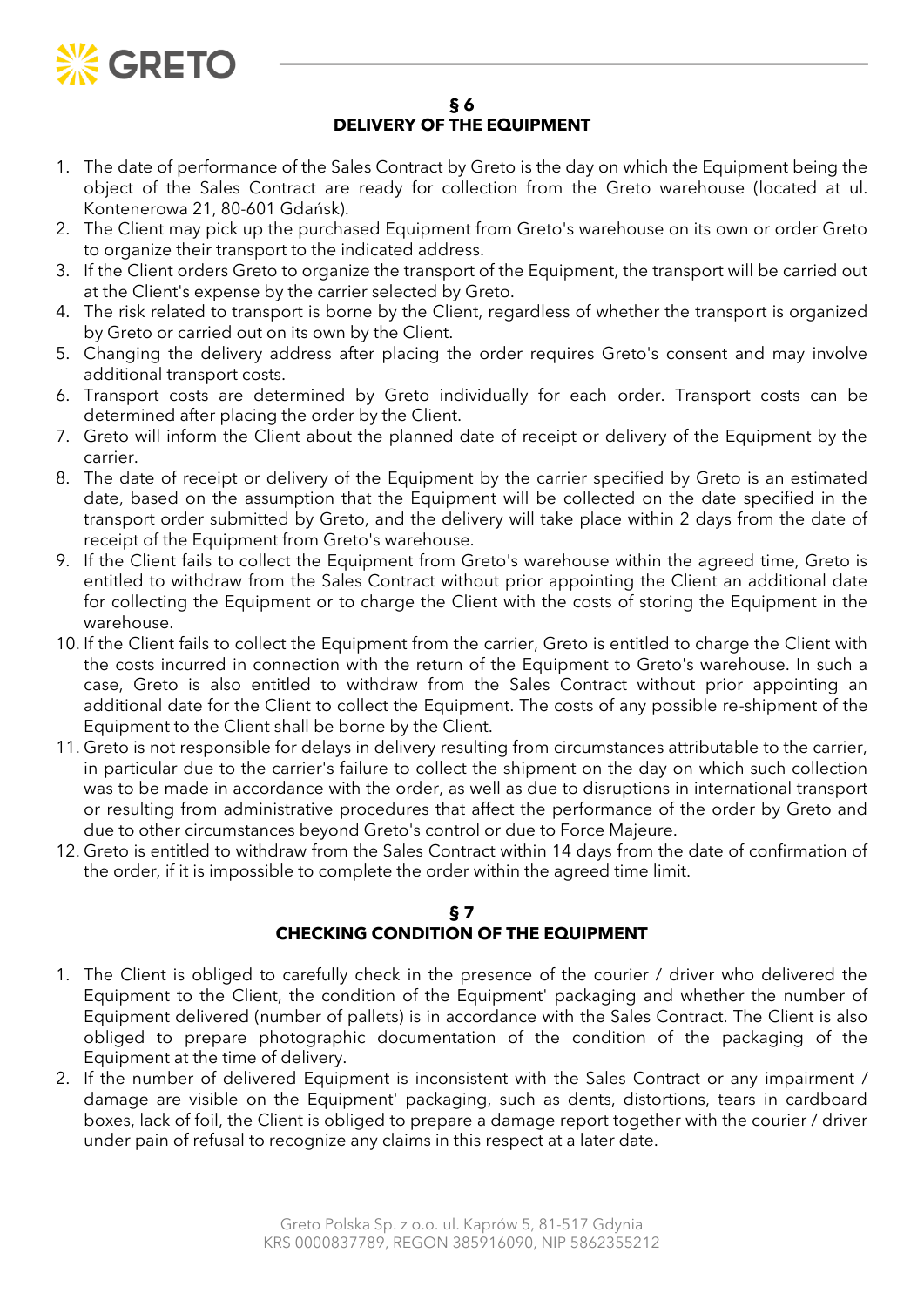

- 3. The Client is obliged to immediately, no later than within 2 days from the date of receipt of the shipment, send Greto by e-mail to the following e-mail address: biuro@greto.com.pl information about reservations regarding the condition of the shipment and the photographic documentation referred to above.
- 4. Within 5 days from the date of receipt of the Equipment, the Client is obliged to check their condition after unpacking and to notify the Seller of any visible defects together with photographic documentation confirming the reported defects.
- 5. Client's failure to submit a complaint in the above-mentioned deadlines is tantamount to confirming the completeness and correctness of the delivery and results in the expiry of claims regarding the condition of the Equipment.
- 6. Greto's possible liability for improper performance of the Sales Contract does not include lost profits on the part of the Client.

#### **§ 8 GUARANTEE**

- 1. The Equipment are covered by the manufacturer's quality guarantee.
- 2. The warranty document is in English.
- 3. All warranty claims must be submitted to the Equipment Manufacturer via Greto in accordance with the terms and conditions specified in the warranty document.
- 4. Greto's liability under the warranty for physical defects of the Equipment is excluded.

### **§ 9**

# **RIGHT TO RETURN EQUIPMENT (OTHER THAN PHOTOVOLTAIC MODULES)**

- 1. Within 3 days from the date of delivery to the Client of the Equipment other than photovoltaic modules, the Client is entitled to withdraw from the Sales Contract for the said Equipment, in whole or in part, and its return, provided that the returned Equipment:
	- a) will be returned to Greto in original, not-destroyed and undamaged packaging,
	- b) The Equipment will be in the condition in which they were issued to the Client and will not bear traces of use.
- 2. The above deadline for withdrawing from the contract and returning the Equipment is met if, before its expiry, the Equipment are delivered to Greto's address: Greto Polska Sp. z o.o., ul. Kaprów 5, 81- 517 Gdynia.
- 3. The Client will attach a return statement / protocol to the shipment, which will contain: Client's data, date of purchase, data (including type, number) of the returned Equipment and data for the transfer of the refunded price. If the Client does not attach such a declaration / protocol to the shipment, he will bear the risk of Greto's inability to settle the return.
- 4. If the returned Equipment do not meet the requirements referred to in Section 1, Greto within 5 days from the date of receipt of the return - will inform the Client by e-mail about the lack of acceptance of the return. In such a case, Greto will send the Equipment at the Client's expense to the original shipping address.
- 5. In the event of acceptance of the return of the Equipment, Greto will issue a correction invoice within 7 days of receipt of the return and refund the price of the returned Equipment to the Client, less PLN 100 net (for each returned Equipment). The above amount of PLN 100 net is deducted as compensation for the return service by Greto.
- 6. Greto does not reimburse the Client for any costs of transporting the Equipment incurred by the Client.
- 7. The above Client's rights do not apply to photovoltaic modules.